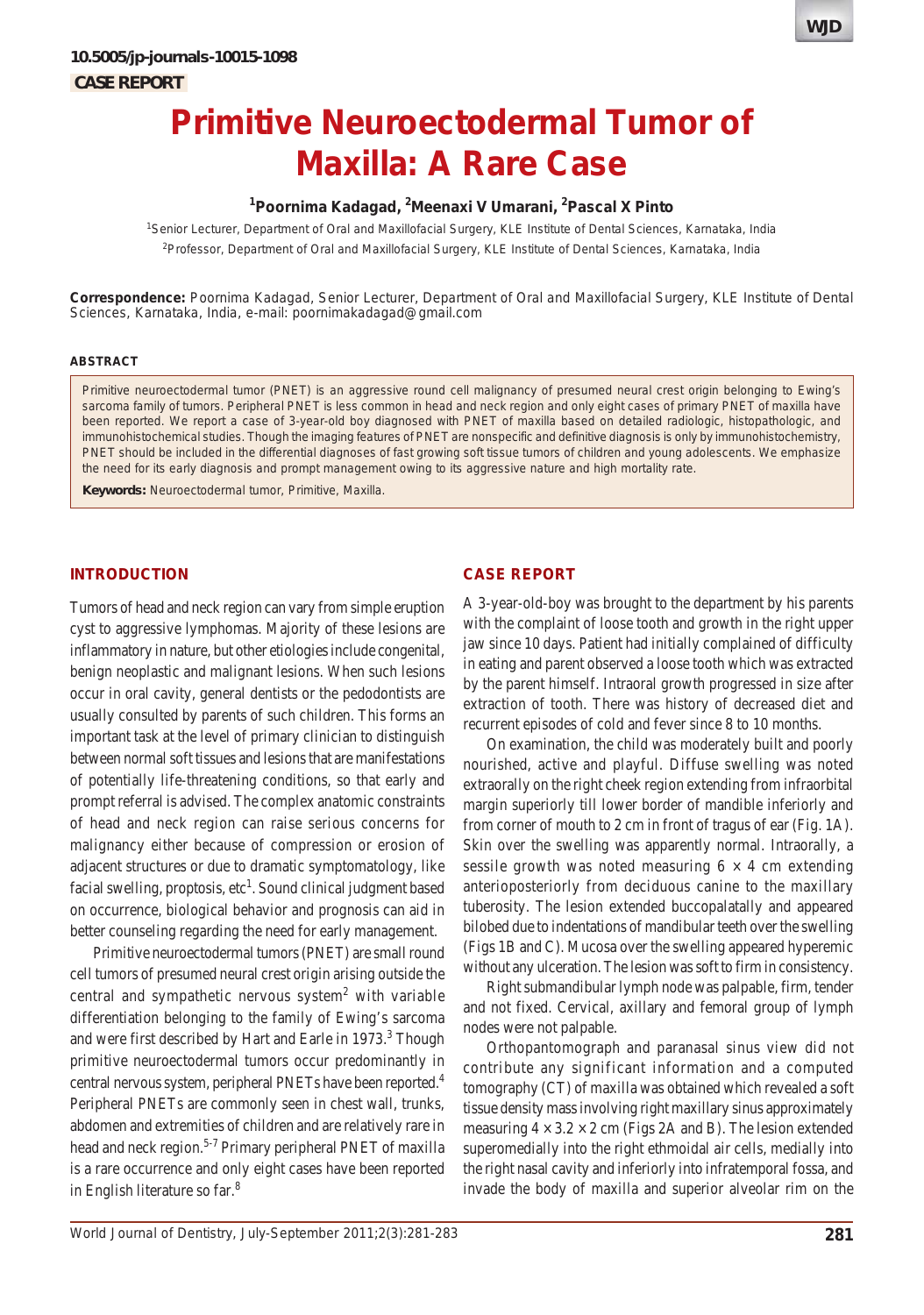

**Figs 1A to C:** (A) The extent of tumor on initial presentation, (B) intraoral extent of the tumor, (C) tumor extent after 4 months



**Figs 2A and B:** (A) Coronal view of computed tomography scan showing tumor extent, (B) axial view



Figs 3A and B: (A) Photomicrograph (hematoxylin and eosin stain; 10x) showing malignant small round cell tumor with prominent vascularity, (B) photomicrograph showing (40×) clusters of cells separated by dense fibrous septae and round to oval hyperchromatic cells with scanty eosinophilic cytoplasm

right side. There was evidence of protrusion of mass lesion into the orbit with the erosion of underlying orbital floor. The fat plane between the mass lesion and pterygoid masses appeared to be maintained. The blood parameters were normal except mild neutrophilia. Systemic evaluation did not reveal any abnormality.

A provisional diagnosis of non-Hodgkin's extranodal lymphoma was made based on the clinical presentation of a rapidly progressing lesion. Differential diagnosis included rhabdomyosarcoma, PNET, olfactory neuroblastoma, and central giant cell granuloma.

Incisional biopsy with hematoxylin and eosin staining revealed a highly vascularized round cell tumor (Figs 3A and B). Further immunohistochemical studies favored a diagnosis of primitive neuroectodermal tumor of infancy using tumor marker of S-100. CT thorax revealed multiple pulmonary, pleural, skeletal and hepatic metastasis. A treatment plan of chemotherapy and radiotherapy extending over a period of 8 months was planned. The treatment was deferred by the parents of child and was treated symptomatically. In due course of 6 months, the patient succumbed to the disease.